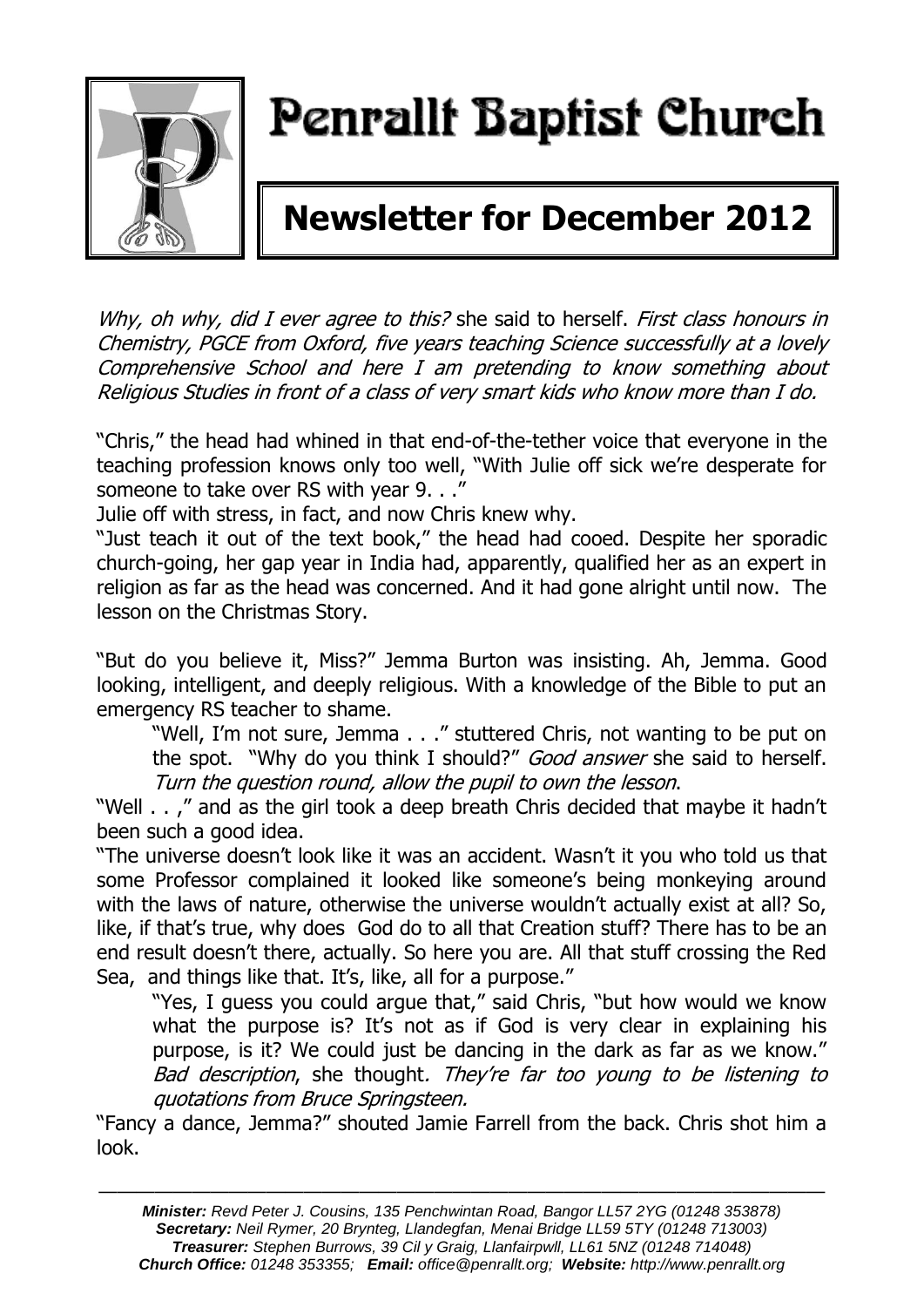"But we're not dancing in the dark," protested the girl. "that's the point. The light has actually come into the darkness. It's not like it's a secret or anything. Which is why they had to, like, run away to Egypt and hide for ten years. Suppose God was, you know, actually working up to this? The Son of God born for us. Spotlights on Bethlehem, that kind of thing."

"That's four yeses and you're through to the next round" from the back row. Another teacher's look, a bit more threatening this time.

"Yes, Jemma, it could make sense. But why should I believe it?" Can't believe I said that; it makes it look like I care. Maybe I do care, A bit.

"I guess someone'd believe it if they actually cared enough to want to know the truth," said Jemma. "It would mean that God's come looking for you. I think that's cool."

Time was when teaching was enough, thought Chris. That and a nice boyfriend who turned out to be a snake.

"Excuse me, Miss. Is this actually in the curriculum?" interjected Jamie again.

"If I say it's in, then it is." Snapped Chris. "These are big questions and worth discussing. You can't just slouch in your seat - yes, Jamie, sit up straight please. You can't just slouch in your seat and ignore them. So, Jemma's description of "God's come looking for us" is good. I've said before that it's one of the distinctive features of the Christian religion. So, actually *(ironic stress on that word*), Jamie, it is in the curriculum. And why don't we make that our homework? Five hundred words on "Why is Christmas important in the Christian Faith?"

Groans from the class who are all now glaring at Jamie.

Sometimes I hate myself. But know what? Thank you Jemma. I do care about God. I only hope he isn't too disappointed when he finds me.

"You can use the last ten minutes to discuss in your groups how to answer."

"Son of God, born for us" is Penrallt's theme this year. Join us in our special activities. I commend "The Bethlehem Experience" to you as an excellent start to the Christmas season. A time to be quiet and reflect. A time to find God and be found by Him.

We wish you all God's blessing over Christmas.

### **Peter**

### **Students**

We welcome all students to Penrallt. Please make sure you pick up a welcome pack from the porch. David McCormack is our student coordinator for this year and we encourage you to say "hi" to him and find out what is happening in our church over the coming months.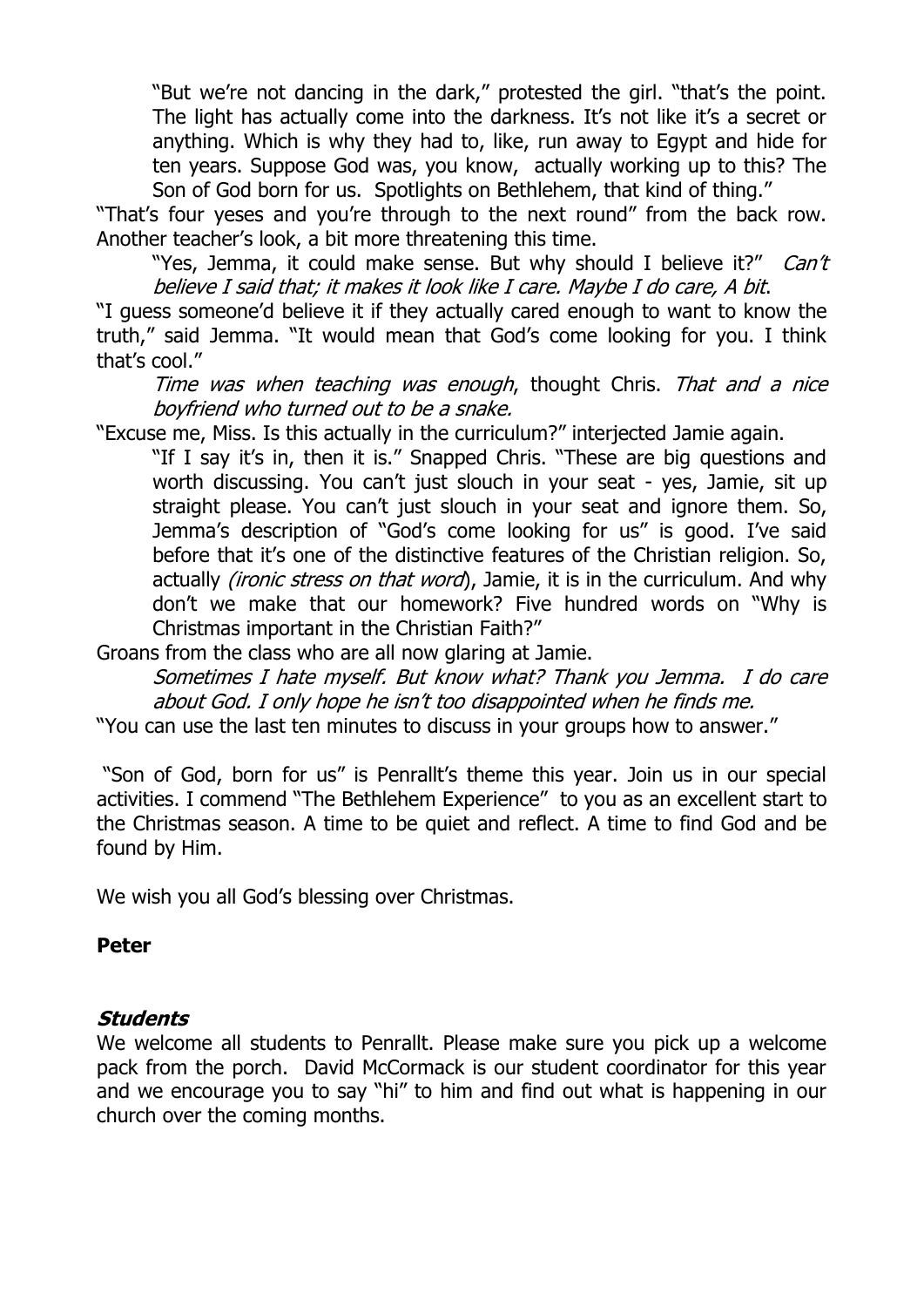# **SERVICES in DECEMBER**

### **Dec 2**

| 10.30am | Geoff Birch | <b>Preparing for Christmas through Advent</b> |              |
|---------|-------------|-----------------------------------------------|--------------|
|         |             | (700 years or 4 weeks)                        | Isaiah 9:1-6 |

2.15 pm Service at Bontnewydd

5 – 7pm Our evening service will be taken over by The Bethlehem Experience in the main chapel (see below). It will be open between 5 and 7pm.

### **Dec 9**

10.30am **God loves you more than you will ever know.** 1 Peter 1:17-21 6.00pm **Heaven's Mystery**

### **Dec 16**

| 10.30am            | Sunday School Christmas Celebration |
|--------------------|-------------------------------------|
| 6.00 <sub>pm</sub> | Upper Bangor Carols by Candlelight  |

### **Dec 23**

10.30am **He became poor . . .** No Evening Service

### **Dec 25**

10.30am Christmas Day service There will be an offering for two local charities, GISDA and the Women's Refuge.

### **Dec 30**

10.30am Family Communion Service

6.00pm Testimony Service: Come prepared to share what God has done for you this year.

### **CHURCH LUNCH**

We will host a church lunch on **Sunday December 2**. Please bring enough buffet style "finger food" for yourselves and one or two others.

### **Faith Café**

After church on Sunday evening **9 December** as usual we will be hosting Faith Café for students, teenagers and other young adults. Starting around 7:15 pm it is an evening of chat, interviews, music and discussions. There is a short programme at around 7:40 after which you are free to leave or stay and chat.

### **DECEMBER 2ND: THE BETHLEHEM EXPERIENCE — ANY TIME BETWEEN 5 AND 7PM**

We turn the chapel into Bethlehem. Wander around the different prayer stations at your own speed, ending up, of course in the stable. It is interactive and multimedia. Come in your own time. It takes at least 25 minutes to walk around, but about 40 minutes to do it full justice. It is probably the best opportunity we can offer you to think quietly about the impact of the Incarnation of Christ on your life. Don't miss it. (Coffee and a mince pie in the hall when you are finished). If you want to donate a box of mince pies, we will happily accept them.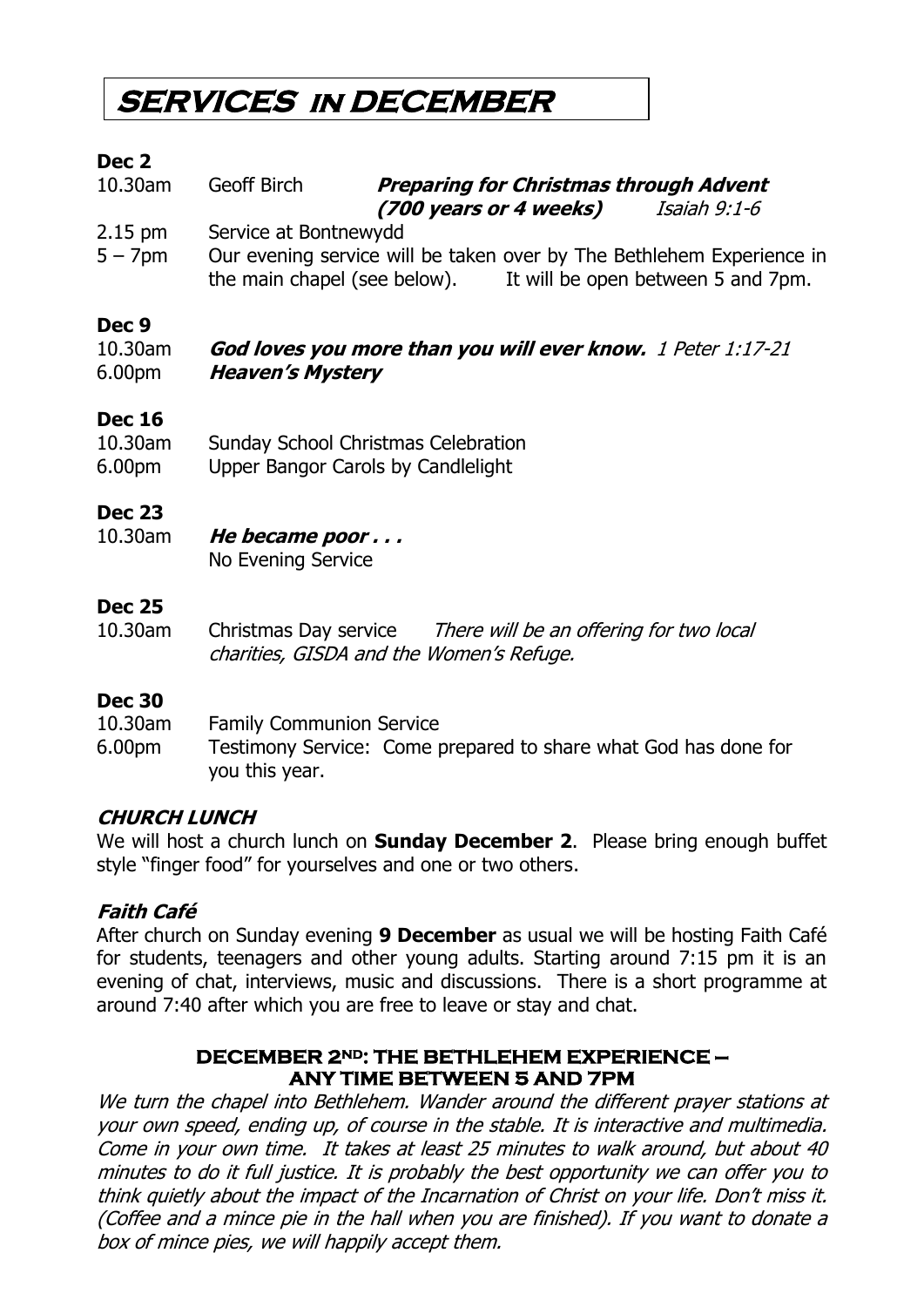### **DECEMBER 16TH SUNDAY SCHOOL SERVICE at10:30 am**

Our annual Christmas service with the help of the Sunday School team and children.

### **DECEMBER 16th : COMMUNITY CAROLS BY CANDLELIGHT at 6pm**

Once again we have invited the community groups from the Canolfan to share the evening with us. This makes for a different style of service so please do not expect the traditional format. We will have Bangor Community choir performing, as well as our own ensemble. It is a wonderful evening. Don't miss it.

## **SPECIAL DATES**

| <b>Saturday 1</b><br><b>Monday 3</b> | 7.30pm  | 10.30am - 2.30pm Women's Advent Retreat<br>Deacons' Meeting          |
|--------------------------------------|---------|----------------------------------------------------------------------|
| <b>Wednesday 5</b>                   | 10.30am | Men's prayer meeting followed by coffee in Options.                  |
| <b>Friday 7</b>                      | 5.00pm  | CYTUN Carol Singing by the Town Clock (see<br>Noticeboard below)     |
| <b>Saturday 8</b>                    | 9.30am  | Bible Unzipped course continues in Rhos-on-Sea<br>(see notice below) |
| <b>Monday 10</b>                     | 7.00pm  | Bangor University Carol Service in the Cathedral                     |
| <b>Wednesday 12</b>                  | 6.30pm  | Ysgol Cae Top Carol Service in Penrallt                              |
| <b>Thursday 13</b>                   |         | Allen Ince's Music concert in Penrallt                               |
| December 19-24                       |         | Christmas Tree event in the Cathedral                                |
| <b>Tuesday 1 January 1.00pm</b>      |         | New Year's Day Walk if there is interest in it.                      |

# **News of People**

**Elaine Green's** Graduation Ceremony will be on December 10<sup>th</sup> in Manchester when she receives her Theology Degree. Congratulations, Elaine!

**Andrew Browne** had his operation last month and is recovering. **Sarah Jackson** is back in harness after her operation. **Joyce** is still waiting for her surgery. Our condolences to **Barbara Wright** on the death of her father last month. **Nancy Jones** had a very bad turn and is in hospital at the time of writing.

### **Children's Birthdays in December**

**8 th:** Euan Young; **14th:** Lowri Brook and Alun Hughes; **19th:** Jordan Evans; **23rd:** Finley Lemon; **29th:** Anna Walker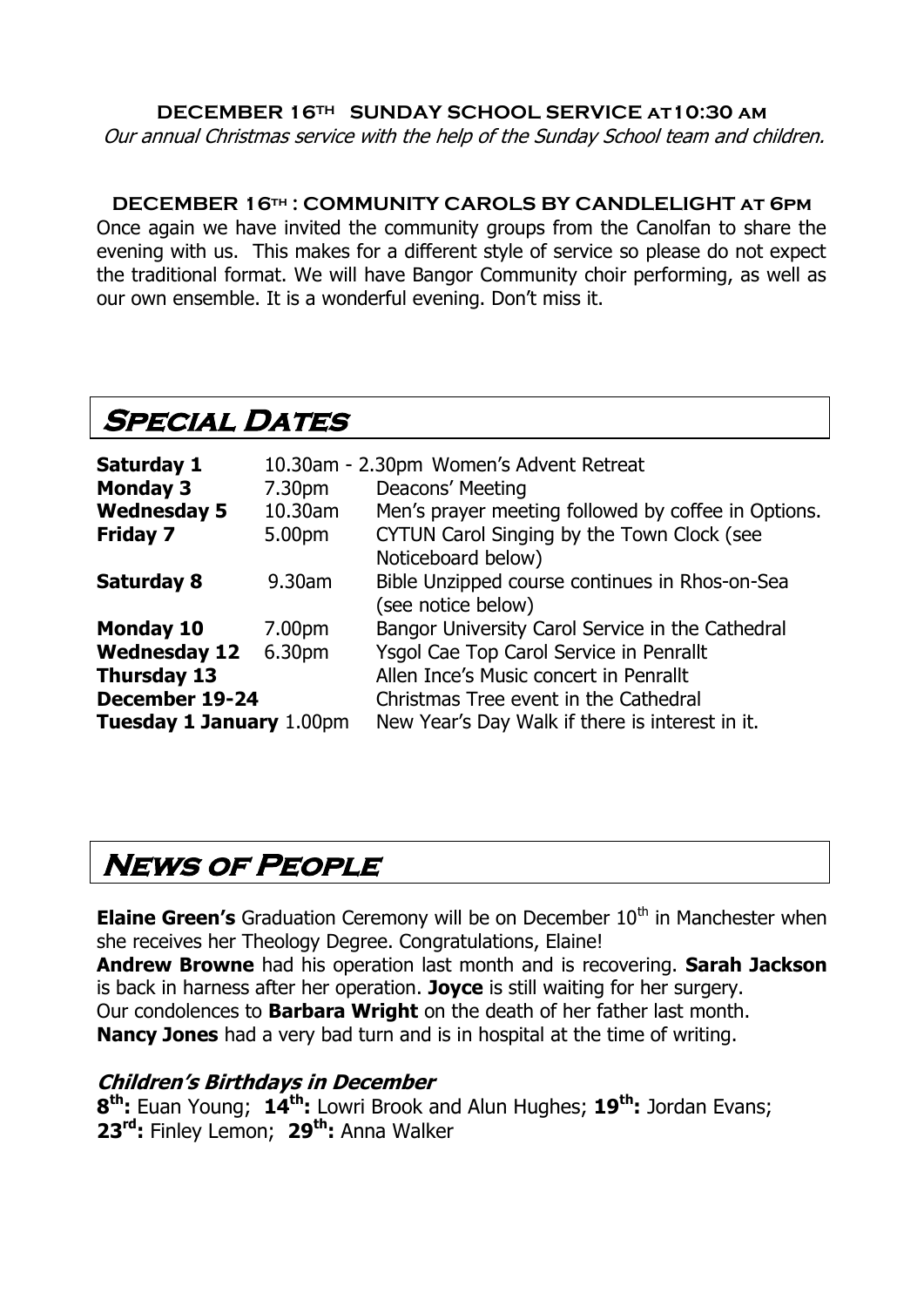### **Please check with the contact people when there are meetings this month.**   $HG = Home GrouD$

|            | שטיוט – ווטוויר – טו ו<br><b>Time</b> | <b>Details</b>                          |                                                        |
|------------|---------------------------------------|-----------------------------------------|--------------------------------------------------------|
| <b>Day</b> |                                       |                                         | <b>Contacts</b>                                        |
| <b>Tue</b> | 8.00pm                                | HG, Nilgiri                             | Joan Beer (353874)                                     |
| Tue        | 7.30pm                                | HG, Tyddyn Isaf, Menai<br><b>Bridge</b> | Magnus Forrester-Barker<br>(717570)                    |
| <b>Wed</b> | 10.30am                               | Men's Prayer Meeting                    | Peter Cousins (353878)                                 |
| Wed        | 2.00 <sub>pm</sub>                    | Carers' Home Group                      | Carol Morris (208407)                                  |
| <b>Wed</b> | 7.30pm                                | HG, The Nomads                          | Jess & Seamus Adams (421185)<br>Susan Cousins (353878) |
| <b>Wed</b> | 7.30 <sub>pm</sub>                    | HG, Bethesda                            | Jon & Deb Stammers (602868)                            |
| <b>Wed</b> | 7.30pm                                | HG, Penchwintan Road                    | David McCormack (07725 028074)                         |
| <b>Wed</b> | 8.00pm                                | HG, Grŵp Cymraeg                        | Owen & Nia Lloyd Evans (352634)                        |
| Thu        | 10.30am                               | Post-Alpha Bible Study                  | Sue & Lawrence Moss (713793)                           |
| <b>Thu</b> | 7.30 <sub>pm</sub>                    | HG, Llanfairpwll                        | Sue & Lawrence Moss (713793)                           |
| Thu        | 7.45pm                                | HG, Talwrn                              | Gill & James Goodman (751074)                          |
| Fri        | 10.30am<br>- noon                     | <b>Cheeky Monkeys</b>                   | Joan Rymer (713003)                                    |
| Fri        | $10.30 -$<br>12.30pm                  | HG, 6 Maes y Dref                       | Anne Collis (353173)<br>anne@collis66.freeserve.co.uk  |
| <b>Sat</b> | 8.30am                                | <b>Prayer Meeting</b>                   |                                                        |

# **Noticeboard**

- **The Bethlehem Experience – Help needed Sunday 2 December** On Sunday 2 December we will be reassembling The Bethlehem Experience in the afternoon and dismantling it in the evening. This involves a lot of light manual tasks, for which we need a team of people to help. If you are free to help would you tell Andrew March, Peter Cousins or David McCormack please?
- **Men's Prayer Meeting Wednesday 5 December 10.30am** The men will meet for prayer as usual, followed by coffee in Options.
- **Cytun Carol Singing at the Town Clock Friday 7 December 5.00pm** Come and sing, come and meet the donkey! There will also be a Contintental Market at the same time  $-$  so an opportunity to do some Christmas shopping as well.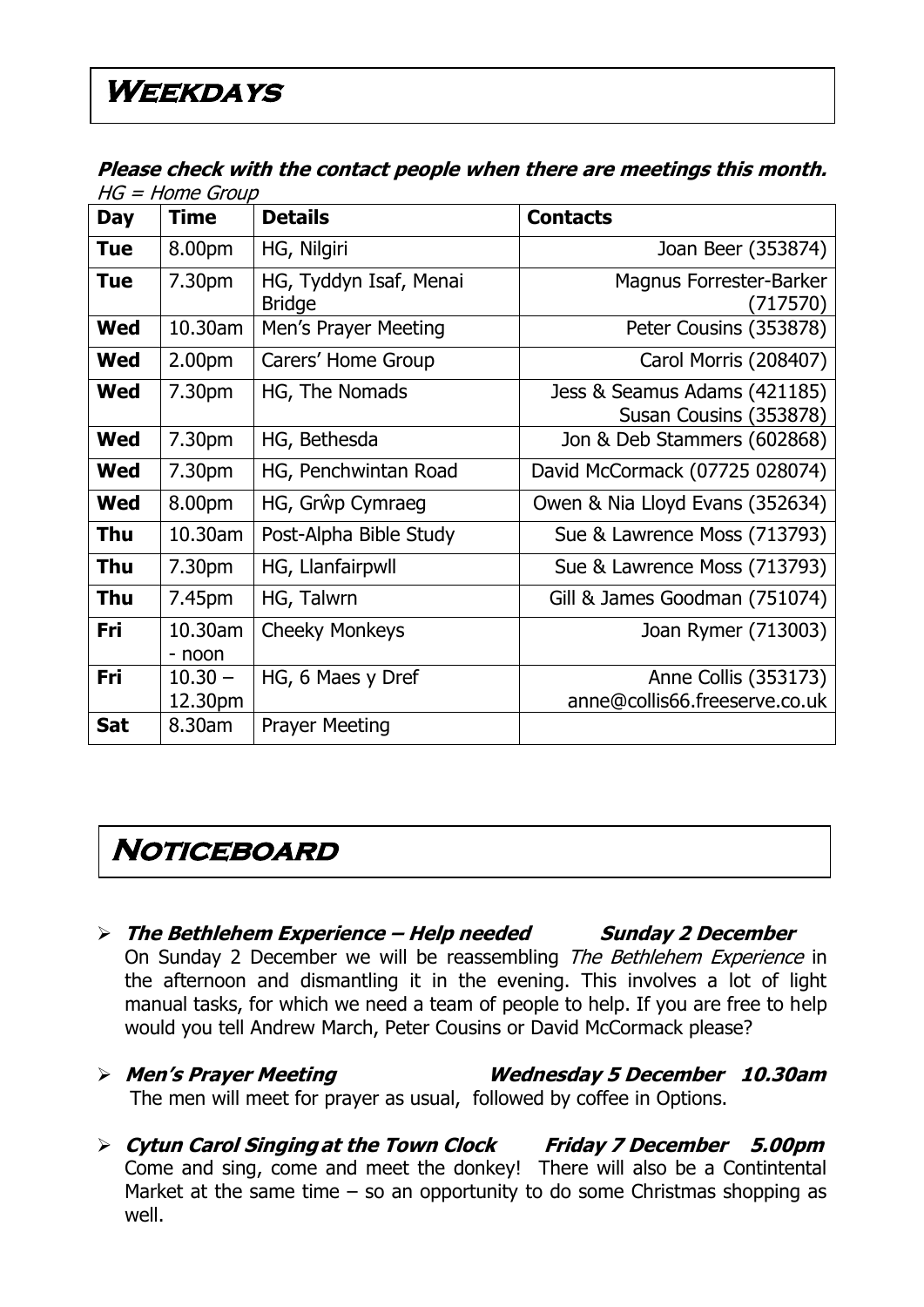### **AGLOW Friday 7 December 6.30pm**

Monica Morris is speaking to the women's AGLOW meeting about her recent experiences in India. Cemaes Bay Village Hall on Friday 7<sup>th</sup> December at 6:30pm. A £5 donation towards the food etc would be appreciated.

### **Bible Unzipped.** Third Session: **Saturday 8 December 9:30am - 1pm**

Bible Unzipped is run by a group of local ministers who have a passion for Biblical Theology. Its aim is to unpack Scripture with those interested in learning more than can be offered in a Sunday sermon. It also equips those leading in the church with some tools for studying and teaching from the Bible. The histories of the texts themselves, the different ways they have been interpreted and their use for contemporary life and personal devotion will be considered.

Bible Unzipped meets monthly on a Saturday morning at Rhos-on-Sea URC from 9:30am to 1pm. Each morning includes three one-hour sessions which develop a theme through the term. The themes for this term are: 'Genesis: a story that will make you believe in God', 'The audience and purpose of Paul's letter to the Romans' and 'Meeting God in Scripture'. No previous experience of Bible Study is required. The course is free. The first session was very successful and you may join the course at any time. Ask Peter for more details.

**Walking Group** There will be no walking group this month.

### **Greetings from Uganda!**

Andrew Packwood was recently in Uganda and attended two services at the Kampala Baptist Church [\(http://kbcuganda.org/\)](http://kbcuganda.org/). The church has four pastors, and Andrew spoke with Pastor Francis Mayinja, who is in charge of Youth, Children and Discipleship. Francis sends greetings to Penrallt on behalf of the church.

### **Bangor Community Church Christmas Lunch**

Every year it is our privilege to help Bangor Community Church provide Christmas Day lunch for about 50 guests who would otherwise be on their own on that day. Please give your donations of money to Colin and Christine King, 11 Deiniol Road, Bangor. 01248 352457.

### **Church Meeting Monday 7 January 7.30pm**

The next meeting for Church Members will be on Monday  $7<sup>th</sup>$  January at 7:30pm. As we will approve the budget at this meeting, it is absolutely essential that we are quorate. Please mark it in your diary now and make every effort to attend.

### **Penrallt on Facebook**

100 people are signed up to Penrallt's Facebook site. Join us.

### **Homeless in Bangor**

Please do not give money directly to the homeless in Upper Bangor. We have found in the past that it has encouraged aggressive begging on the church premises by people who have a history of violence. You will find brown envelopes in the porch to put your gift in. This will buy vouchers which are distributed by the Cathedral to the homeless.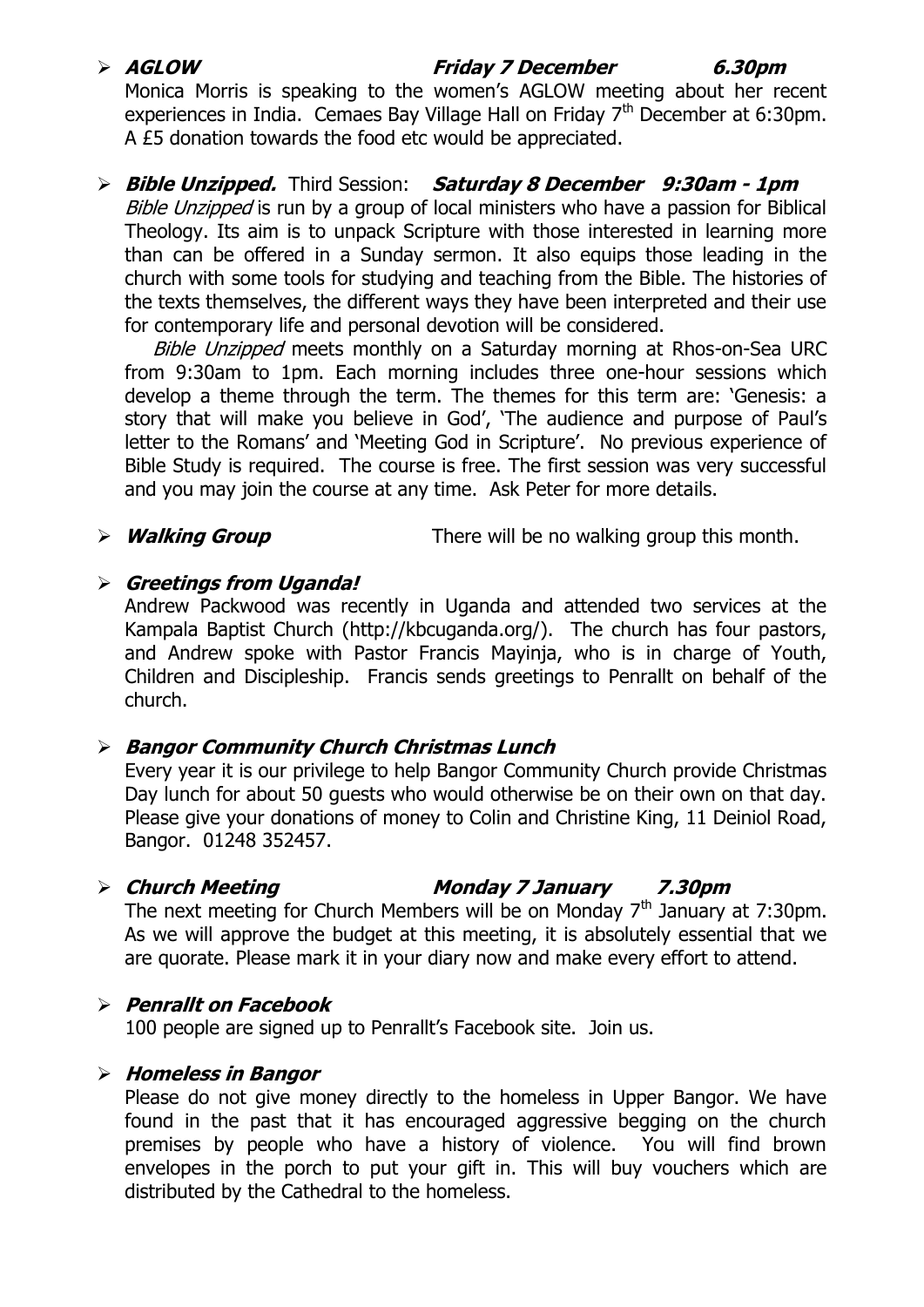### **The Prayer Room**…

…is open before and after the service for quiet prayer. Penrallt is a place of prayer, so make use of this sacred space.

### **Pray for Penrallt Every Day**

Sign up to receive our prayer diary by e-mail every Monday morning by sending your request to: [office@penrallt.org.](mailto:office@penrallt.org)

If you have some subject for prayer, either send it in by e-mail, or fill in one of the pink cards, which are available in the porch, and place it in the visitors' cards box or give it to Peter or Magnus.

### **Pastoral Help**

If you have pastoral concerns please contact Peter or one of the other members of the Pastoral Care team:

Geoff Birch 01286 870944 Pat Borlace 713146, Judy Stammers 364394 Geoff Moore 410582 Susan Cousins 353878

**Deadline for next month's newsletter** Sunday 16 December Please send information to Gwyneth ([gwyneth@brindley-wales.com](mailto:gwyneth@brindley-wales.com) or 352682)



**Focus on… The Hembury Family**

**Chris and Anna Hembury work for the YFC (Youth For Christ) and CMS (Church Mission Society) in Hull. They live with their two children in the area in which they work.**

### Extract from their Link Letter 13:

### **wholehearted courage**

We heard an interesting thing the other day that rang true and got us thinking: the original definition 'courage' (from the Latin "cor") is to tell the story of who you are with your whole heart. Living out our faith with integrity in a place where "the name of Jesus is rarely heard" (except as an expletive) to use an old CMS strap-line, often seems like a terribly



brave thing to do from the outside, but it's really not that scary or big a deal. Making yourself vulnerable enough to really share all of who you are, and not hide the messed up, not-really-holding-this-together and painfully dysfunctional bits of who we are, well that stuff is really where courage is at and something we are reluctantly learning to do. Our teachers are those whom we have been more used to seeing as the ones who have much to learn, people who we've come to know and love in Hull